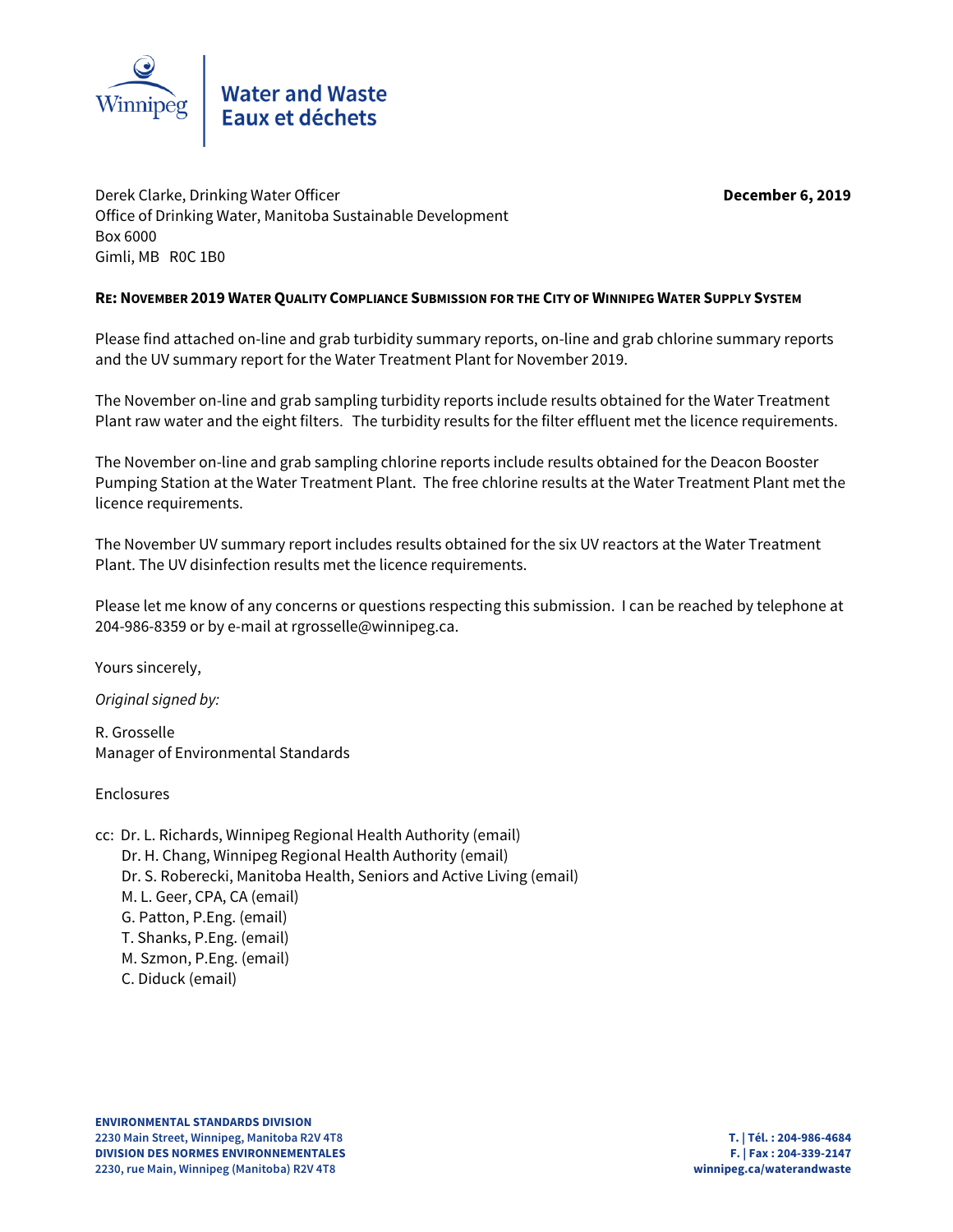

Off Line - OL

## **CITY OF WINNIPEG**

Water System Code: **252.00**

Licence Number: **PWS-09-412-01**

# WATER AND WASTE DEPARTMENT

WATER SERVICESWATER TREATMENT PLANT TURBIDITY ON-LINE MONITORING REPORT

|                                                                       | November 2019 Turbidity (NTU)                                                                                                              |      |           |                       |           |                       |           |                     |      |                       |      |                       |      |                       |      |                       |      |                       |  |
|-----------------------------------------------------------------------|--------------------------------------------------------------------------------------------------------------------------------------------|------|-----------|-----------------------|-----------|-----------------------|-----------|---------------------|------|-----------------------|------|-----------------------|------|-----------------------|------|-----------------------|------|-----------------------|--|
|                                                                       |                                                                                                                                            | Raw  | Filter #1 |                       | Filter #2 |                       |           | Filter #3           |      | Filter #4             |      | Filter #5             |      | Filter #6             |      | Filter #7             |      | Filter #8             |  |
|                                                                       | Date                                                                                                                                       | Avg  | Avg       | Max                   | Avg       | Max                   | Avg       | Max                 | Avg  | Max                   | Avg  | Max                   | Avg  | Max                   | Avg  | Max                   | Avg  | Max                   |  |
|                                                                       | 1/11/2019                                                                                                                                  | 0.72 | 0.06      | 0.09                  | 0.09      | 0.12                  | OL        | OL                  | 0.03 | 0.06                  | 0.00 | 0.01                  | 0.04 | 0.07                  | 0.10 | 0.13                  | 0.05 | 0.07                  |  |
|                                                                       | 2/11/2019                                                                                                                                  | 0.71 | 0.07      | 0.08                  | 0.11      | 0.13                  | OL        | <b>OL</b>           | 0.04 | 0.07                  | 0.00 | 0.01                  | 0.04 | 0.07                  | 0.11 | 0.14                  | 0.05 | 0.08                  |  |
|                                                                       | 3/11/2019                                                                                                                                  | 0.72 | 0.08      | 0.10                  | 0.10      | 0.14                  | OL        | OL                  | 0.04 | 0.07                  | 0.00 | 0.01                  | 0.04 | 0.07                  | 0.11 | 0.16                  | 0.05 | 0.07                  |  |
|                                                                       | 4/11/2019                                                                                                                                  | 0.72 | 0.07      | 0.10                  | 0.10      | 0.14                  | <b>OL</b> | <b>OL</b>           | 0.05 | 0.08                  | 0.00 | 0.01                  | 0.04 | 0.08                  | 0.11 | 0.16                  | 0.05 | 0.08                  |  |
|                                                                       | 5/11/2019                                                                                                                                  | 0.69 | 0.07      | 0.11                  | 0.11      | 0.14                  | <b>OL</b> | OL                  | 0.05 | 0.08                  | 0.00 | 0.01                  | 0.04 | 0.08                  | 0.14 | 0.15                  | 0.05 | 0.08                  |  |
|                                                                       | 6/11/2019                                                                                                                                  | 0.69 | 0.07      | 0.11                  | 0.11      | 0.16                  | OL        | <b>OL</b>           | 0.05 | 0.09                  | 0.00 | 0.00                  | 0.05 | 0.08                  | 0.14 | 0.17                  | 0.05 | 0.08                  |  |
|                                                                       | 7/11/2019                                                                                                                                  | 0.67 | 0.08      | 0.12                  | 0.12      | 0.15                  | OL        | OL                  | 0.05 | 0.09                  | 0.00 | 0.01                  | 0.05 | 0.08                  | 0.14 | 0.19                  | 0.05 | 0.08                  |  |
|                                                                       | 8/11/2019                                                                                                                                  | 0.65 | 0.09      | 0.10                  | 0.12      | 0.16                  | <b>OL</b> | <b>OL</b>           | 0.06 | 0.11                  | 0.00 | 0.05                  | 0.04 | 0.08                  | 0.14 | 0.19                  | 0.05 | 0.08                  |  |
|                                                                       | 9/11/2019                                                                                                                                  | 0.63 | 0.06      | 0.10                  | 0.07      | 0.10                  | OL        | $OL$                | 0.08 | 0.10                  | 0.00 | 0.01                  | 0.04 | 0.13                  | 0.04 | 0.06                  | 0.05 | 0.08                  |  |
|                                                                       | 10/11/2019                                                                                                                                 | 0.63 | 0.06      | 0.10                  | 0.07      | 0.11                  | OL        | <b>OL</b>           | 0.08 | 0.12                  | 0.01 | 0.07                  | 0.05 | 0.09                  | 0.04 | 0.05                  | 0.06 | 0.08                  |  |
|                                                                       | 11/11/2019                                                                                                                                 | 0.63 | 0.06      | 0.10                  | 0.07      | 0.10                  | OL        | OL                  | 0.09 | 0.16                  | 0.04 | 0.07                  | 0.05 | 0.07                  | 0.04 | 0.06                  | 0.05 | 0.08                  |  |
|                                                                       | 12/11/2019                                                                                                                                 | 0.63 | 0.06      | 0.11                  | 0.08      | 0.09                  | OL        | <b>OL</b>           | 0.11 | 0.17                  | 0.03 | 0.07                  | 0.05 | 0.08                  | 0.04 | 0.06                  | 0.05 | 0.08                  |  |
|                                                                       | 13/11/2019                                                                                                                                 | 0.62 | 0.07      | 0.09                  | 0.07      | 0.11                  | OL        | OL                  | 0.12 | 0.16                  | 0.03 | 0.07                  | 0.04 | 0.09                  | 0.04 | 0.07                  | 0.05 | 0.09                  |  |
|                                                                       | 14/11/2019                                                                                                                                 | 0.62 | 0.06      | 0.09                  | 0.06      | 0.10                  | OL        | <b>OL</b>           | 0.11 | 0.18                  | 0.04 | 0.07                  | 0.05 | 0.10                  | 0.04 | 0.07                  | 0.06 | 0.08                  |  |
|                                                                       | 15/11/2019                                                                                                                                 | 0.61 | 0.06      | 0.09                  | 0.07      | 0.12                  | OL        | <b>OL</b>           | 0.02 | 0.06                  | 0.03 | 0.07                  | 0.05 | 0.09                  | 0.04 | 0.06                  | 0.06 | 0.09                  |  |
|                                                                       | 16/11/2019                                                                                                                                 | 0.61 | 0.06      | 0.09                  | 0.06      | 0.11                  | OL        | OL                  | 0.02 | 0.06                  | 0.04 | 0.06                  | 0.05 | 0.08                  | 0.04 | 0.08                  | 0.06 | 0.09                  |  |
|                                                                       | 17/11/2019                                                                                                                                 | 0.62 | 0.06      | 0.09                  | 0.07      | 0.09                  | OL        | OL                  | 0.02 | 0.06                  | 0.03 | 0.07                  | 0.06 | 0.10                  | 0.04 | 0.07                  | 0.06 | 0.09                  |  |
|                                                                       | 18/11/2019                                                                                                                                 | 0.61 | 0.07      | 0.08                  | 0.07      | 0.10                  | OL        | <b>OL</b>           | 0.03 | 0.05                  | 0.03 | 0.07                  | 0.06 | 0.10                  | 0.04 | 0.08                  | 0.06 | 0.12                  |  |
|                                                                       | 19/11/2019                                                                                                                                 | 0.60 | 0.06      | 0.11                  | 0.06      | 0.11                  | OL        | OL                  | 0.03 | 0.07                  | 0.03 | 0.07                  | 0.06 | 0.12                  | 0.04 | 0.06                  | 0.07 | 0.09                  |  |
|                                                                       | 20/11/2019                                                                                                                                 | 0.58 | 0.05      | 0.09                  | 0.06      | 0.11                  | OL        | <b>OL</b>           | 0.03 | 0.06                  | 0.04 | 0.05                  | 0.06 | 0.11                  | 0.04 | 0.07                  | 0.05 | 0.23                  |  |
|                                                                       | 21/11/2019                                                                                                                                 | 0.56 | 0.06      | 0.08                  | 0.08      | 0.10                  | OL        | OL                  | 0.03 | 0.06                  | 0.04 | 0.08                  | 0.07 | 0.11                  | 0.04 | 0.08                  | 0.05 | 0.09                  |  |
|                                                                       | 22/11/2019                                                                                                                                 | 0.55 | 0.06      | 0.09                  | 0.06      | 0.10                  | OL        | <b>OL</b>           | 0.03 | 0.04                  | 0.03 | 0.07                  | 0.06 | 0.15                  | 0.04 | 0.07                  | 0.04 | 0.09                  |  |
|                                                                       | 23/11/2019                                                                                                                                 | 0.55 | 0.05      | 0.09                  | 0.06      | 0.10                  | OL        | OL                  | 0.03 | 0.07                  | 0.03 | 0.07                  | 0.06 | 0.11                  | 0.04 | 0.06                  | 0.06 | 0.07                  |  |
|                                                                       | 24/11/2019                                                                                                                                 | 0.56 | 0.05      | 0.10                  | 0.06      | 0.10                  | OL        | <b>OL</b>           | 0.02 | 0.06                  | 0.04 | 0.06                  | 0.06 | 0.11                  | 0.04 | 0.08                  | 0.05 | 0.08                  |  |
|                                                                       | 25/11/2019                                                                                                                                 | 0.54 | 0.05      | 0.09                  | 0.06      | 0.10                  | OL        | OL                  | 0.02 | 0.06                  | 0.03 | 0.07                  | 0.08 | 0.11                  | 0.04 | 0.07                  | 0.04 | 0.09                  |  |
|                                                                       | 26/11/2019                                                                                                                                 | 0.56 | 0.06      | 0.07                  | 0.07      | 0.10                  | OL        | <b>OL</b>           | 0.02 | 0.13                  | 0.03 | 0.08                  | 0.07 | 0.12                  | 0.04 | 0.07                  | 0.05 | 0.08                  |  |
|                                                                       | 27/11/2019                                                                                                                                 | 0.55 | 0.06      | 0.10                  | 0.06      | 0.10                  | 0.01      | 0.08                | 0.03 | 0.11                  | 0.03 | 0.08                  | 0.06 | 0.13                  | 0.03 | 0.08                  | 0.04 | 0.10                  |  |
|                                                                       | 28/11/2019                                                                                                                                 | 0.53 | 0.05      | 0.11                  | 0.05      | 0.11                  | 0.02      | 0.04                | 0.03 | 0.06                  | 0.04 | 0.06                  | 0.06 | 0.11                  | 0.05 | 0.06                  | 0.05 | 0.08                  |  |
|                                                                       | 29/11/2019                                                                                                                                 | 0.54 | 0.06      | 0.09                  | 0.08      | 0.10                  | 0.02      | 0.07                | 0.04 | 0.12                  | 0.05 | 0.13                  | 0.12 | 0.19                  | 0.05 | 0.10                  | 0.05 | 0.12                  |  |
|                                                                       | 30/11/2019                                                                                                                                 | 0.52 | 0.08      | 0.16                  | 0.07      | 0.16                  | 0.03      | 0.05                | 0.03 | 0.06                  | 0.02 | 0.14                  | 0.10 | 0.21                  | 0.06 | 0.12                  | 0.06 | 0.13                  |  |
|                                                                       | Total Number of Measurements Taken, A:<br>Turbidity Standard for Monitoring Location (NTU):<br>Number of Measurements Meeting Standard, B: |      |           | 12438<br>0.3<br>12438 |           | 14167<br>0.3<br>14167 |           | 1400<br>0.3<br>1400 |      | 14926<br>0.3<br>14926 |      | 10056<br>0.3<br>10056 |      | 15569<br>0.3<br>15569 |      | 14698<br>0.3<br>14698 |      | 16446<br>0.3<br>16446 |  |
| Compliance with Turbidity Standard, C = B/A X 100%:<br>$line  \Omega$ |                                                                                                                                            |      |           | 100.000%              |           | 100.000%              |           | 100.000%            |      | 100.000%              |      | 100.000%              |      | 100.000%              |      | 100.000%              |      | 100.000%              |  |

File Path: N:\Water Treatment Branch\Administration\Reports\Regulatory Submissions\Turbidity\2019\11-November

Submitted By (Print): D. Merredew **Signature:** Original signed by D. Merredew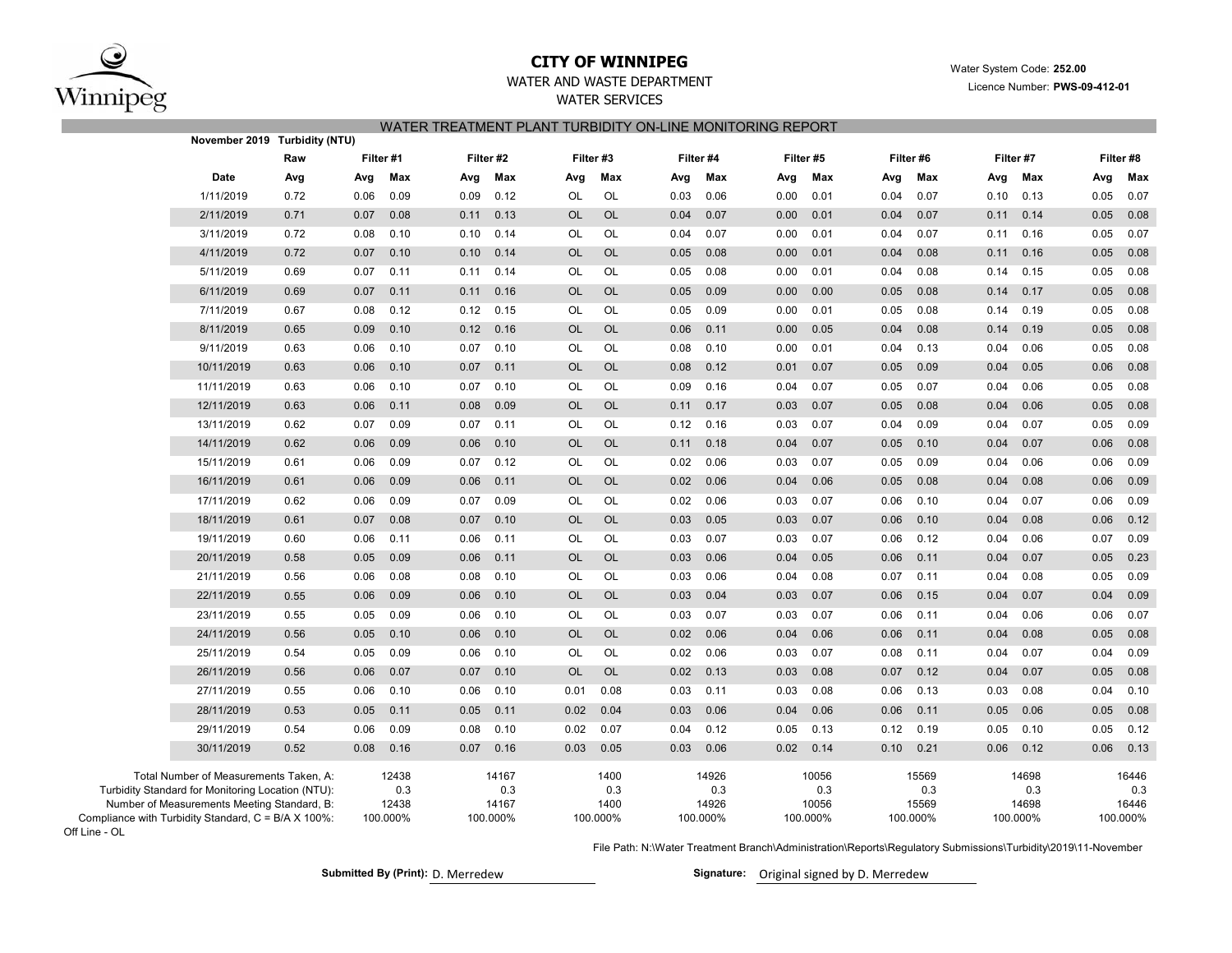

### CITY OF WINNIPEG WATER AND WASTE DEPARTMENTENVIRONMENTAL STANDARDS DIVISION

#### **WATER TREATMENT PLANT TURBIDITY GRAB MONITORING REPORT**

| Water System Code: 252.00                                | <b>Turbidity (NTU)</b> |           |                 |           |                     |           |                |                 |           |                                    |           |           |           |                 |           |           |                 |           |
|----------------------------------------------------------|------------------------|-----------|-----------------|-----------|---------------------|-----------|----------------|-----------------|-----------|------------------------------------|-----------|-----------|-----------|-----------------|-----------|-----------|-----------------|-----------|
| Licence No. PWS-09-412-01                                |                        |           |                 |           |                     |           |                |                 |           |                                    |           |           |           |                 |           |           |                 |           |
| <b>Date</b>                                              | <b>Raw Water</b>       |           | <b>Filter 1</b> |           | Filter <sub>2</sub> |           |                | <b>Filter 3</b> |           | <b>Filter 4</b><br><b>Filter 5</b> |           | Filter 6  |           | <b>Filter 7</b> |           |           | <b>Filter 8</b> |           |
|                                                          | Grab                   | Analyser  | Grab            | Analyser  | Grab                | Analyser  | Grab           | Analyser        | Grab      | Analyser                           | Grab      | Analyser  | Grab      | Analyser        | Grab      | Analyser  | Grab            | Analyser  |
| 01-Nov-2019                                              | 0.85                   | 0.68      | 0.09            | 0.08      | 0.09                | 0.11      | OL             | OL              | 0.10      | 0.04                               | 0.12      | 0.00      | 0.09      | 0.05            | 0.09      | 0.12      | 0.08            | 0.05      |
| 02-Nov-2019                                              | <b>NA</b>              | <b>NA</b> | <b>NA</b>       | <b>NA</b> | <b>NA</b>           | <b>NA</b> | OL             | OL              | <b>NA</b> | <b>NA</b>                          | <b>NA</b> | NA        | NA        | <b>NA</b>       | <b>NA</b> | <b>NA</b> | <b>NA</b>       | <b>NA</b> |
| 03-Nov-2019                                              | <b>NA</b>              | <b>NA</b> | NA              | NA        | <b>NA</b>           | <b>NA</b> | <b>OL</b>      | OL              | <b>NA</b> | <b>NA</b>                          | <b>NA</b> | NA        | NA        | <b>NA</b>       | <b>NA</b> | <b>NA</b> | <b>NA</b>       | <b>NA</b> |
| 04-Nov-2019                                              | 0.73                   | 0.72      | 0.09            | 0.09      | 0.13                | 0.13      | OL             | OL              | 0.11      | 0.06                               | 0.09      | 0.00      | <b>OL</b> | OL              | 0.09      | 0.12      | 0.08            | 0.05      |
| 05-Nov-2019                                              | 0.69                   | 0.65      | OL              | <b>OL</b> | 0.08                | 0.13      | OL             | OL              | 0.10      | 0.07                               | 0.08      | 0.00      | 0.08      | 0.05            | 0.09      | 0.13      | 0.09            | 0.05      |
| 06-Nov-2019                                              | 0.69                   | 0.67      | 0.08            | 0.09      | 0.08                | 0.13      | OL             | OL              | OL        | OL                                 | 0.10      | 0.00      | 0.09      | 0.06            | 0.11      | 0.14      | 0.09            | 0.06      |
| 07-Nov-2019                                              | 0.73                   | 0.66      | 0.09            | 0.10      | 0.08                | 0.14      | OL             | OL              | 0.09      | 0.06                               | 0.08      | 0.00      | 0.08      | 0.06            | 0.12      | 0.16      | OL              | OL        |
| 08-Nov-2019                                              | 0.61                   | 0.65      | 0.08            | 0.10      | 0.10                | 0.14      | OL             | OL              | 0.11      | 0.07                               | <b>OL</b> | OL        | 0.08      | 0.06            | 0.07      | 0.15      | 0.09            | 0.05      |
| 09-Nov-2019                                              | <b>NA</b>              | <b>NA</b> | <b>NA</b>       | <b>NA</b> | <b>NA</b>           | <b>NA</b> | OL             | OL              | <b>NA</b> | NA                                 | <b>NA</b> | <b>NA</b> | <b>NA</b> | <b>NA</b>       | <b>NA</b> | <b>NA</b> | <b>NA</b>       | <b>NA</b> |
| 10-Nov-2019                                              | <b>NA</b>              | <b>NA</b> | NA              | <b>NA</b> | <b>NA</b>           | <b>NA</b> | OL             | OL              | <b>NA</b> | NA                                 | <b>NA</b> | NA        | <b>NA</b> | <b>NA</b>       | <b>NA</b> | <b>NA</b> | <b>NA</b>       | <b>NA</b> |
| 11-Nov-2019                                              | <b>NA</b>              | <b>NA</b> | NA              | <b>NA</b> | <b>NA</b>           | <b>NA</b> | OL             | OL              | <b>NA</b> | NA                                 | <b>NA</b> | NA        | <b>NA</b> | <b>NA</b>       | <b>NA</b> | <b>NA</b> | <b>NA</b>       | <b>NA</b> |
| 12-Nov-2019                                              | 0.64                   | 0.60      | 0.10            | 0.08      | 0.10                | 0.08      | OL             | OL              | 0.11      | 0.13                               | 0.09      | 0.05      | 0.08      | 0.06            | 0.10      | 0.04      | OL              | OL        |
| 13-Nov-2019                                              | 0.63                   | 0.60      | 0.09            | 0.07      | 0.08                | 0.08      | OL             | OL              | 0.08      | 0.14                               | OL        | <b>OL</b> | 0.10      | 0.08            | 0.08      | 0.03      | 0.10            | 0.06      |
| 14-Nov-2019                                              | 0.62                   | 0.56      | 0.08            | 0.07      | 0.09                | 0.09      | OL             | OL              | 0.09      | 0.17                               | 0.08      | 0.04      | OL        | OL              | 0.08      | 0.03      | 0.08            | 0.05      |
| 15-Nov-2019                                              | 0.60                   | 0.58      | 0.10            | 0.09      | OL                  | OL        | OL             | OL              | 0.09      | 0.03                               | 0.08      | 0.04      | 0.08      | 0.06            | 0.09      | 0.04      | 0.08            | 0.06      |
| 16-Nov-2019                                              | <b>NA</b>              | <b>NA</b> | <b>NA</b>       | NA        | <b>NA</b>           | <b>NA</b> | OL             | OL              | <b>NA</b> | <b>NA</b>                          | <b>NA</b> | NA        | ΝA        | <b>NA</b>       | <b>NA</b> | <b>NA</b> | <b>NA</b>       | <b>NA</b> |
| 17-Nov-2019                                              | <b>NA</b>              | <b>NA</b> | <b>NA</b>       | <b>NA</b> | <b>NA</b>           | <b>NA</b> | <b>OL</b>      | OL              | <b>NA</b> | <b>NA</b>                          | <b>NA</b> | <b>NA</b> | ΝA        | <b>NA</b>       | <b>NA</b> | <b>NA</b> | <b>NA</b>       | <b>NA</b> |
| 18-Nov-2019                                              | 0.68                   | 0.60      | 0.09            | 0.07      | 0.13                | 0.08      | OL             | OL              | 0.10      | 0.03                               | <b>OL</b> | <b>OL</b> | 0.12      | 0.08            | 0.11      | 0.03      | 0.09            | 0.06      |
| 19-Nov-2019                                              | 0.69                   | 0.57      | 0.11            | 0.08      | OL                  | OL        | OL             | OL              | 0.12      | 0.04                               | 0.08      | 0.05      | 0.08      | 0.07            | 0.08      | 0.04      | 0.09            | 0.06      |
| 20-Nov-2019                                              | 0.62                   | 0.57      | 0.09            | 0.07      | 0.11                | 0.08      | OL             | OL              | OL        | OL                                 | 0.09      | 0.04      | 0.09      | 0.07            | 0.08      | 0.04      | 0.09            | 0.06      |
| 21-Nov-2019                                              | 0.63                   | 0.55      | 0.09            | 0.07      | 0.09                | 0.08      | OL             | OL              | 0.09      | 0.03                               | 0.10      | 0.06      | 0.10      | 0.08            | OL        | OL        | 0.09            | 0.05      |
| 22-Nov-2019                                              | 0.63                   | 0.53      | 0.10            | 0.07      | 0.11                | 0.08      | OL             | OL              | 0.10      | 0.03                               | <b>OL</b> | OL        | 0.12      | 0.09            | 0.10      | 0.04      | 0.08            | 0.05      |
| 23-Nov-2019                                              | <b>NA</b>              | <b>NA</b> | NA              | <b>NA</b> | <b>NA</b>           | <b>NA</b> | OL             | OL              | <b>NA</b> | <b>NA</b>                          | <b>NA</b> | NA        | <b>NA</b> | <b>NA</b>       | <b>NA</b> | <b>NA</b> | <b>NA</b>       | <b>NA</b> |
| 24-Nov-2019                                              | <b>NA</b>              | <b>NA</b> | <b>NA</b>       | <b>NA</b> | <b>NA</b>           | <b>NA</b> | OL             | OL              | <b>NA</b> | <b>NA</b>                          | <b>NA</b> | NA        | <b>NA</b> | <b>NA</b>       | <b>NA</b> | <b>NA</b> | <b>NA</b>       | <b>NA</b> |
| 25-Nov-2019                                              | 0.65                   | 0.52      | 0.09            | 0.07      | 0.09                | 0.08      | OL             | OL              | 0.08      | 0.03                               | 0.09      | 0.04      | 0.12      | 0.09            | 0.12      | 0.04      | OL              | OL        |
| 26-Nov-2019                                              | 0.68                   | 0.51      | 0.11            | 0.07      | 0.09                | 0.08      | OL             | OL              | 0.08      | 0.03                               | OL        | OL        | 0.09      | 0.09            | 0.11      | 0.03      | 0.08            | 0.04      |
| 27-Nov-2019                                              | 0.59                   | 0.51      | 0.11            | 0.07      | 0.09                | 0.08      | 0.09           | 0.06            | 0.09      | 0.03                               | 0.08      | 0.04      | OL        | OL              | 0.08      | 0.04      | 0.08            | 0.05      |
| 28-Nov-2019                                              | 0.65                   | 0.51      | OL              | OL        | 0.09                | 0.07      | 0.08           | 0.05            | 0.10      | 0.04                               | 0.09      | 0.05      | 0.09      | 0.10            | 0.08      | 0.04      | 0.09            | 0.05      |
| 29-Nov-2019                                              | 0.64                   | 0.51      | 0.12            | 0.08      | 0.13                | 0.09      | 0.09           | 0.05            | OL        | OL                                 | 0.14      | 0.08      | 0.15      | 0.13            | 0.17      | 0.08      | OL              | OL        |
| 30-Nov-2019                                              | <b>NA</b>              | NA        | NA              | <b>NA</b> | <b>NA</b>           | <b>NA</b> | <b>NA</b>      | <b>NA</b>       | <b>NA</b> | <b>NA</b>                          | <b>NA</b> | NA        | <b>NA</b> | <b>NA</b>       | <b>NA</b> | <b>NA</b> | <b>NA</b>       | <b>NA</b> |
|                                                          |                        |           |                 |           |                     |           |                |                 |           |                                    |           |           |           |                 |           |           |                 |           |
| Total number of measurements taken, A:                   |                        |           | 18              |           | 18                  |           | $\overline{3}$ |                 | 17        |                                    | 15        |           | 17        |                 | 19        |           | 16              |           |
| <b>Turbidity Standard for Monitoring Location (NTU):</b> |                        |           | 0.30            |           | 0.30                |           | 0.30           |                 | 0.30      |                                    | 0.30      |           | 0.30      |                 | 0.30      |           | 0.30            |           |
| Number of measurements meeting standard, B:              |                        |           | 18              |           | 18                  |           | $\overline{3}$ |                 | 17        |                                    | 15        |           | 17        |                 | 19        |           | 16              |           |
| Compliance with Turbidity Standard, C= B/A X 100%:       |                        |           | 100%            |           | 100%                |           | 100%           |                 | 100%      |                                    | 100%      |           | 100%      |                 | 100%      |           | 100%            |           |

NS: No Sample NA: Not Analyzed OL: Off-Line IM: Instrument Maintenance

Filter 3 offline for media replacement from September 17 at 03:35 to November 27, 2019 at 11:00.

**Comments: Report Compiled By: A. Gordon**

> **Authorized By: C.Diduck**

Printed From : N:\Compliance Reporting\Submittal Letters\WTP Turbidity Data **Date Authorized:** 

**6-Dec-19**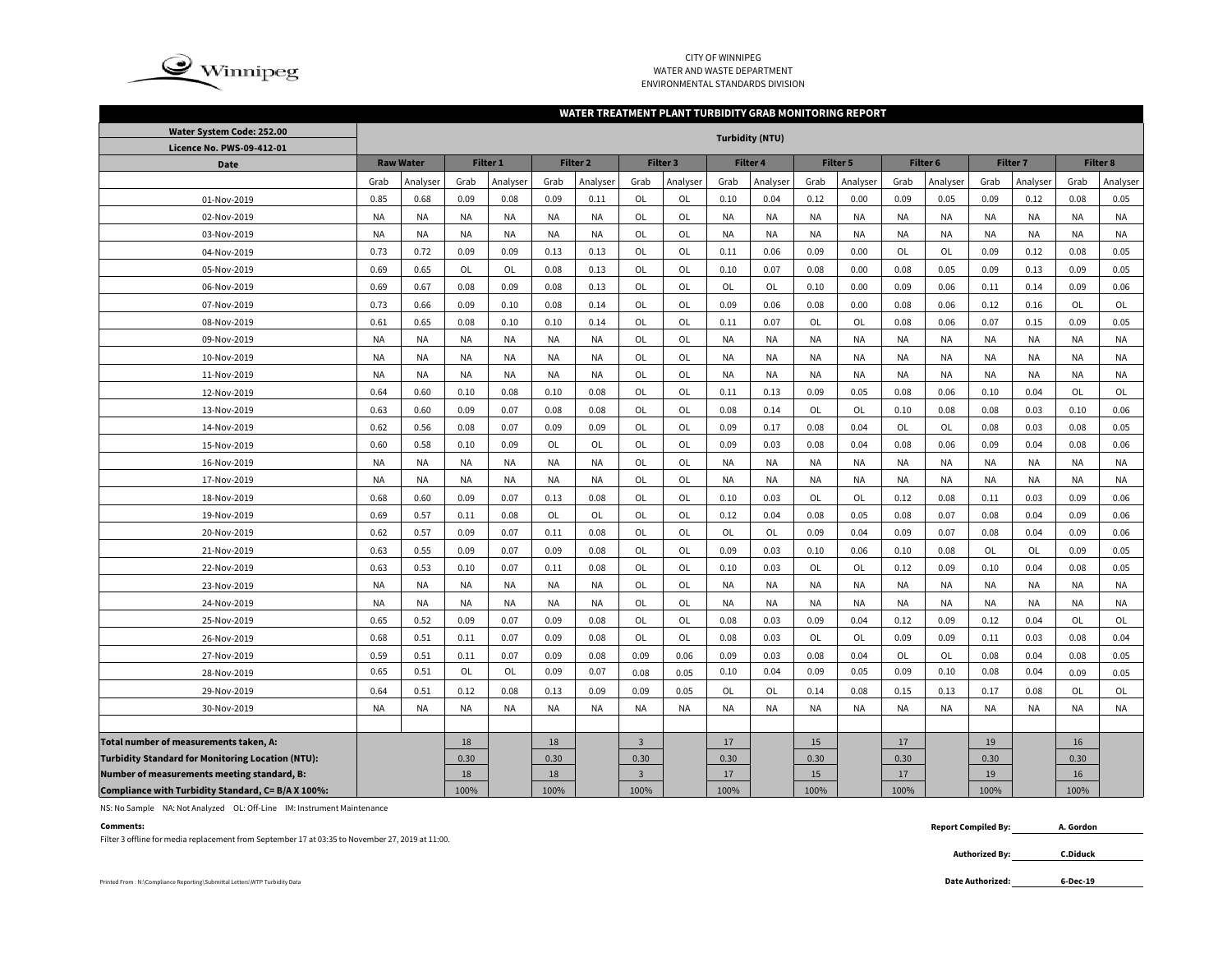

**City Of Winnipeg**

Water and Waste Department Water Services

WATER TREATMENT PLANT FREE CHLORINE ON-LINE MONITORING REPORT

Deacon Booster Pumping Station

Water System Code: **252.00** Licence Number: **PWS-09-412-01**

Report Created: 01 December 2019 **Report Period: November 2019** Report Period: November 2019

|                                             | <b>BRANCH1</b> |                 | <b>BRANCH 2</b> |                 |  |  |
|---------------------------------------------|----------------|-----------------|-----------------|-----------------|--|--|
|                                             | [mg/L]         |                 | [mg/L]          |                 |  |  |
| Date                                        | Average        | Minimum         | Average         | Minimum         |  |  |
| 01/11/2019                                  | 1.25           | 1.19            | 1.30            | 1.24            |  |  |
| 02/11/2019                                  | 1.24           | 1.18            | 1.29            | 1.24            |  |  |
| 03/11/2019                                  | 1.23           | 1.18            | 1.26            | 1.19            |  |  |
| 04/11/2019                                  | 1.21           | 1.13            | 1.22            | 1.11            |  |  |
| 05/11/2019                                  | 1.23           | 1.19            | 1.22            | 1.18            |  |  |
| 06/11/2019                                  | 1.26           | 1.22            | 1.24            | 1.18            |  |  |
| 07/11/2019                                  | 1.29           | 1.25            | 1.21            | 1.16            |  |  |
| 08/11/2019                                  | 1.25           | 1.08            | 1.20            | 1.01            |  |  |
| 09/11/2019                                  | 1.14           | 1.07            | 1.19            | 1.12            |  |  |
| 10/11/2019                                  | 1.22           | 1.13            | 1.27            | 1.17            |  |  |
| 11/11/2019                                  | 1.21           | 1.17            | 1.26            | 1.23            |  |  |
| 12/11/2019                                  | 1.20           | 1.17            | 1.27            | 1.23            |  |  |
| 13/11/2019                                  | 1.18           | 1.14            | 1.28            | 1.22            |  |  |
| 14/11/2019                                  | 1.22           | 1.16            | 1.29            | 1.24            |  |  |
| 15/11/2019                                  | 1.31           | 1.23            | 1.28            | 1.23            |  |  |
| 16/11/2019                                  | 1.29           | 1.12            | 1.25            | 1.18            |  |  |
| 17/11/2019                                  | 1.14           | 1.10            | 1.17            | 1.14            |  |  |
| 18/11/2019                                  | 1.26           | 1.11            | 1.25            | 1.17            |  |  |
| 19/11/2019                                  | 1.21           | 1.00            | 1.17            | 1.06            |  |  |
| 20/11/2019                                  | 1.16           | 1.03            | 1.12            | 1.06            |  |  |
| 21/11/2019                                  | 1.19           | 1.10            | 1.20            | 1.12            |  |  |
| 22/11/2019                                  | 1.23           | 1.15            | 1.23            | 1.17            |  |  |
| 23/11/2019                                  | 1.26           | 1.15            | 1.25            | 1.21            |  |  |
| 24/11/2019                                  | 1.21           | 1.11            | 1.24            | 1.20            |  |  |
| 25/11/2019                                  | 1.21           | 1.09            | 1.25            | 1.19            |  |  |
| 26/11/2019                                  | 1.24           | 0.83            | 1.28            | 1.22            |  |  |
| 27/11/2019                                  | 1.18           | 0.99            | 1.28            | 1.12            |  |  |
| 28/11/2019                                  | 1.18           | 0.99            | 1.30            | 1.12            |  |  |
| 29/11/2019                                  | 1.29           | 1.11            | 1.33            | 1.20            |  |  |
| 30/11/2019                                  | 1.29           | 1.15            | 1.37            | 1.32            |  |  |
|                                             |                |                 |                 |                 |  |  |
| Total Number of Measurements, A:            |                | 20901           |                 | 20905           |  |  |
| Minimum Free Chlorine Standard:             |                | 0.5             |                 | 0.5             |  |  |
| Number of Measurements Meeting Standard, B: |                | 20901<br>100.00 |                 | 20905<br>100.00 |  |  |
| COMPLIANCE, $C = B/A \times 100\%$ :        |                |                 |                 |                 |  |  |

File Path: N:\Water Treatment Branch\Administration\Reports\Regulatory Submissions\Chlorine\2019\11-November

Submitted By (Print): D. Merredew

Signature: Original signed by: D. Merredew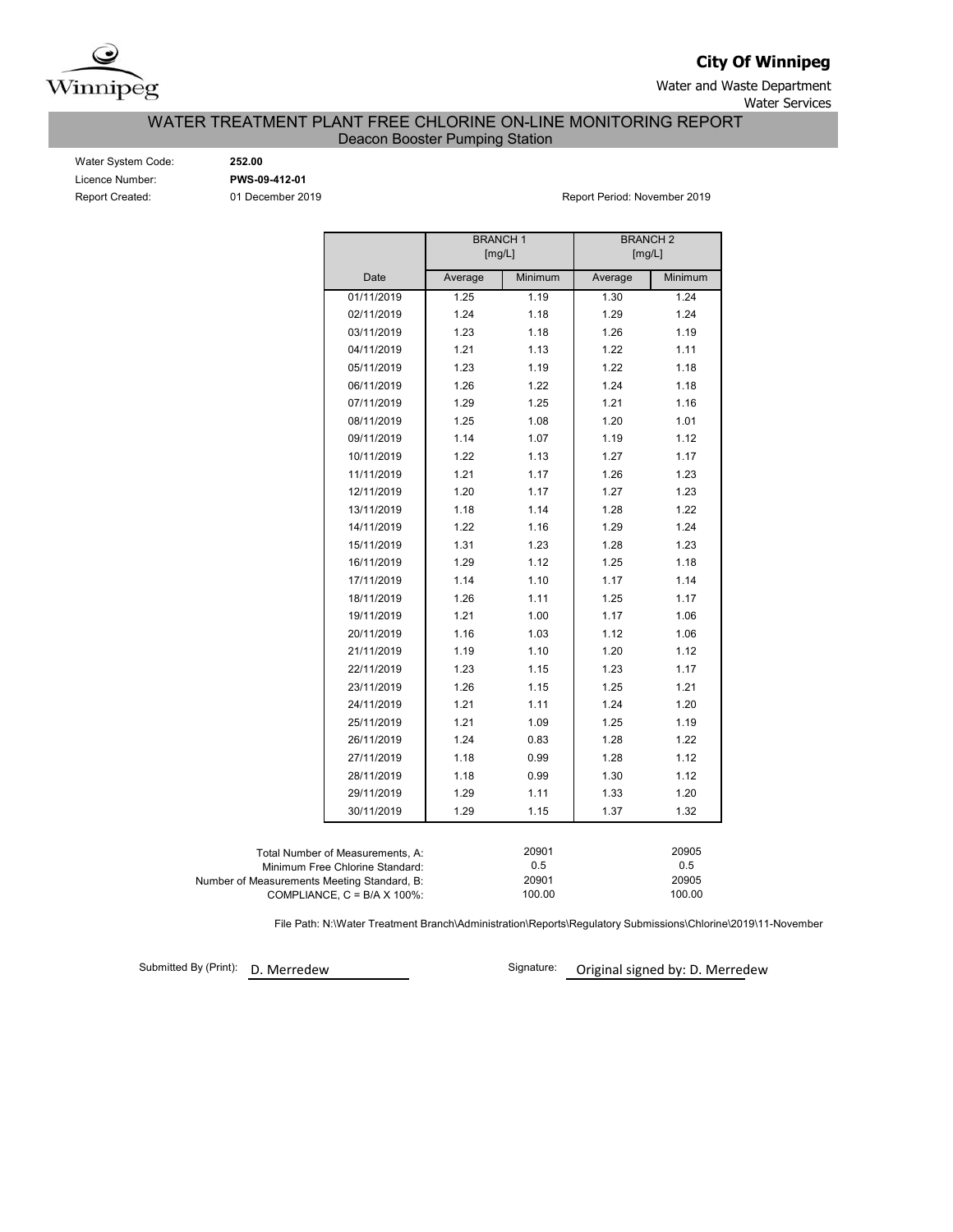| <b>CITY OF WINNIPEG</b><br>$\rightarrow$ Winnipeg<br>WATER AND WASTE DEPARTMENT<br>ENVIRONMENTAL STANDARDS DIVISION                  |                                                       |                             |                                 |           |                             |                                 |  |  |  |  |  |
|--------------------------------------------------------------------------------------------------------------------------------------|-------------------------------------------------------|-----------------------------|---------------------------------|-----------|-----------------------------|---------------------------------|--|--|--|--|--|
|                                                                                                                                      | WATER TREATMENT PLANT CHLORINE GRAB MONITORING REPORT |                             |                                 |           |                             |                                 |  |  |  |  |  |
| <b>Water System Code: 252.00</b><br><b>Deacon Booster Pumping Station Branch 1</b><br><b>Deacon Booster Pumping Station Branch 2</b> |                                                       |                             |                                 |           |                             |                                 |  |  |  |  |  |
| Licence No. PWS-09-412-01                                                                                                            |                                                       |                             |                                 |           |                             |                                 |  |  |  |  |  |
| <b>Date</b>                                                                                                                          |                                                       | <b>Free Chlorine (mg/L)</b> | <b>Total Chlorine</b><br>(mg/L) |           | <b>Free Chlorine (mg/L)</b> | <b>Total Chlorine</b><br>(mg/L) |  |  |  |  |  |
|                                                                                                                                      | Analyser                                              | Grab                        | Grab                            | Analyser  | Grab                        | Grab                            |  |  |  |  |  |
| 01-Nov-2019                                                                                                                          | 1.27                                                  | 1.29                        | 1.47                            | 1.30      | 1.38                        | 1.54                            |  |  |  |  |  |
| 02-Nov-2019                                                                                                                          | <b>NA</b>                                             | ΝA                          | <b>NA</b>                       | <b>NA</b> | <b>NA</b>                   | <b>NA</b>                       |  |  |  |  |  |
| 03-Nov-2019                                                                                                                          | <b>NA</b>                                             | <b>NA</b>                   | <b>NA</b>                       | <b>NA</b> | <b>NA</b>                   | ΝA                              |  |  |  |  |  |
| 04-Nov-2019                                                                                                                          | 1.20                                                  | 1.14                        | 1.35                            | 1.22      | 1.24                        | 1.43                            |  |  |  |  |  |
| 05-Nov-2019                                                                                                                          | 1.23                                                  | 1.31                        | 1.48                            | 1.23      | 1.27                        | 1.45                            |  |  |  |  |  |
| 06-Nov-2019                                                                                                                          | 1.25                                                  | 1.28                        | 1.44                            | 1.23      | 1.36                        | 1.47                            |  |  |  |  |  |
| 07-Nov-2019                                                                                                                          | 1.28                                                  | 1.34                        | 1.47                            | 1.20      | 1.35                        | 1.46                            |  |  |  |  |  |
| 08-Nov-2019                                                                                                                          | 1.28                                                  | 1.23                        | 1.39                            | 1.18      | 1.29                        | 1.41                            |  |  |  |  |  |
| 09-Nov-2019                                                                                                                          | <b>NA</b>                                             | <b>NA</b>                   | <b>NA</b>                       | <b>NA</b> | <b>NA</b>                   | <b>NA</b>                       |  |  |  |  |  |
| 10-Nov-2019                                                                                                                          | <b>NA</b>                                             | <b>NA</b>                   | <b>NA</b>                       | NA        | NA                          | NA                              |  |  |  |  |  |
| 11-Nov-2019                                                                                                                          | NA                                                    | ΝA                          | NA                              | NA        | ΝA                          | ΝA                              |  |  |  |  |  |
| 12-Nov-2019                                                                                                                          | 1.20                                                  | 1.29                        | 1.48                            | 1.25      | 1.32                        | 1.41                            |  |  |  |  |  |
| 13-Nov-2019                                                                                                                          | 1.20                                                  | 1.35                        | 1.51                            | 1.29      | 1.37                        | 1.52                            |  |  |  |  |  |
| 14-Nov-2019                                                                                                                          | 1.19                                                  | 1.30                        | 1.51                            | 1.29      | 1.37                        | 1.46                            |  |  |  |  |  |
| 15-Nov-2019                                                                                                                          | 1.24                                                  | 1.29                        | 1.35                            | 1.26      | 1.26                        | 1.46                            |  |  |  |  |  |
| 16-Nov-2019                                                                                                                          | <b>NA</b>                                             | <b>NA</b>                   | <b>NA</b>                       | <b>NA</b> | NA                          | NA                              |  |  |  |  |  |
| 17-Nov-2019                                                                                                                          | NA                                                    | NA                          | NA                              | ΝA        | NA                          | NA                              |  |  |  |  |  |
| 18-Nov-2019                                                                                                                          | 1.30                                                  | 1.31                        | 1.40                            | 1.30      | 1.30                        | 1.47                            |  |  |  |  |  |
| 19-Nov-2019                                                                                                                          | 1.23                                                  | 1.24                        | 1.45                            | 1.21      | 1.29                        | 1.47                            |  |  |  |  |  |
| 20-Nov-2019                                                                                                                          | 1.19                                                  | 1.19                        | 1.36                            | 1.11      | 1.20                        | 1.39                            |  |  |  |  |  |
| 21-Nov-2019                                                                                                                          | 1.18                                                  | 1.25                        | 1.44                            | 1.21      | 1.25                        | 1.45                            |  |  |  |  |  |
| 22-Nov-2019                                                                                                                          | 1.23                                                  | 1.32                        | 1.51                            | 1.23      | 1.30                        | 1.52                            |  |  |  |  |  |
| 23-Nov-2019                                                                                                                          | NA                                                    | ΝA                          | <b>NA</b>                       | NA        | NA                          | NA                              |  |  |  |  |  |
| 24-Nov-2019                                                                                                                          | NA                                                    | <b>NA</b>                   | NA                              | NA        | ΝA                          | NA                              |  |  |  |  |  |
| 25-Nov-2019                                                                                                                          | IM                                                    | 1.28                        | 1.44                            | 1.28      | 1.33                        | 1.52                            |  |  |  |  |  |
| 26-Nov-2019                                                                                                                          | 1.23                                                  | 1.24                        | 1.46                            | 1.31      | 1.36                        | 1.59                            |  |  |  |  |  |
| 27-Nov-2019                                                                                                                          | 1.16                                                  | 1.18                        | 1.39                            | IM        | 1.25                        | 1.46                            |  |  |  |  |  |
| 28-Nov-2019                                                                                                                          | 1.15                                                  | 1.14                        | 1.37                            | 1.20      | 1.21                        | 1.39                            |  |  |  |  |  |
| 29-Nov-2019                                                                                                                          | 1.44                                                  | 1.37                        | 1.52                            | 1.34      | 1.31                        | 1.45                            |  |  |  |  |  |
| 30-Nov-2019                                                                                                                          | NA                                                    | NA                          | <b>NA</b>                       | NA        | <b>NA</b>                   | NA                              |  |  |  |  |  |
|                                                                                                                                      |                                                       |                             |                                 |           |                             |                                 |  |  |  |  |  |
| Total number of measurements taken, A:                                                                                               |                                                       | 20                          |                                 |           | 20                          |                                 |  |  |  |  |  |
| Chlorine Standard for Monitoring Location (mg/L):                                                                                    |                                                       | 0.50                        |                                 |           | 0.50                        |                                 |  |  |  |  |  |
| Number of measurements meeting standard, B:                                                                                          |                                                       | 20                          |                                 |           | 20                          |                                 |  |  |  |  |  |
| Compliance with Chlorine Standard, C= B/A X 100%:                                                                                    |                                                       | 100%                        |                                 |           | 100%                        |                                 |  |  |  |  |  |

NS: No Sample NA: Not Analyzed OL: Off-Line NR: No Result IM: Instrument Maintenance

| Comments: | $\bullet\bullet$<br>Compiled Bv:<br>Renori | . Gordon |
|-----------|--------------------------------------------|----------|
|           |                                            |          |

**Authorized By:**

**C. Diduck**

N:\Compliance Reporting\Submittal Letters\WTP Chlorine Data

Date Authorized: **6-Dec-19**